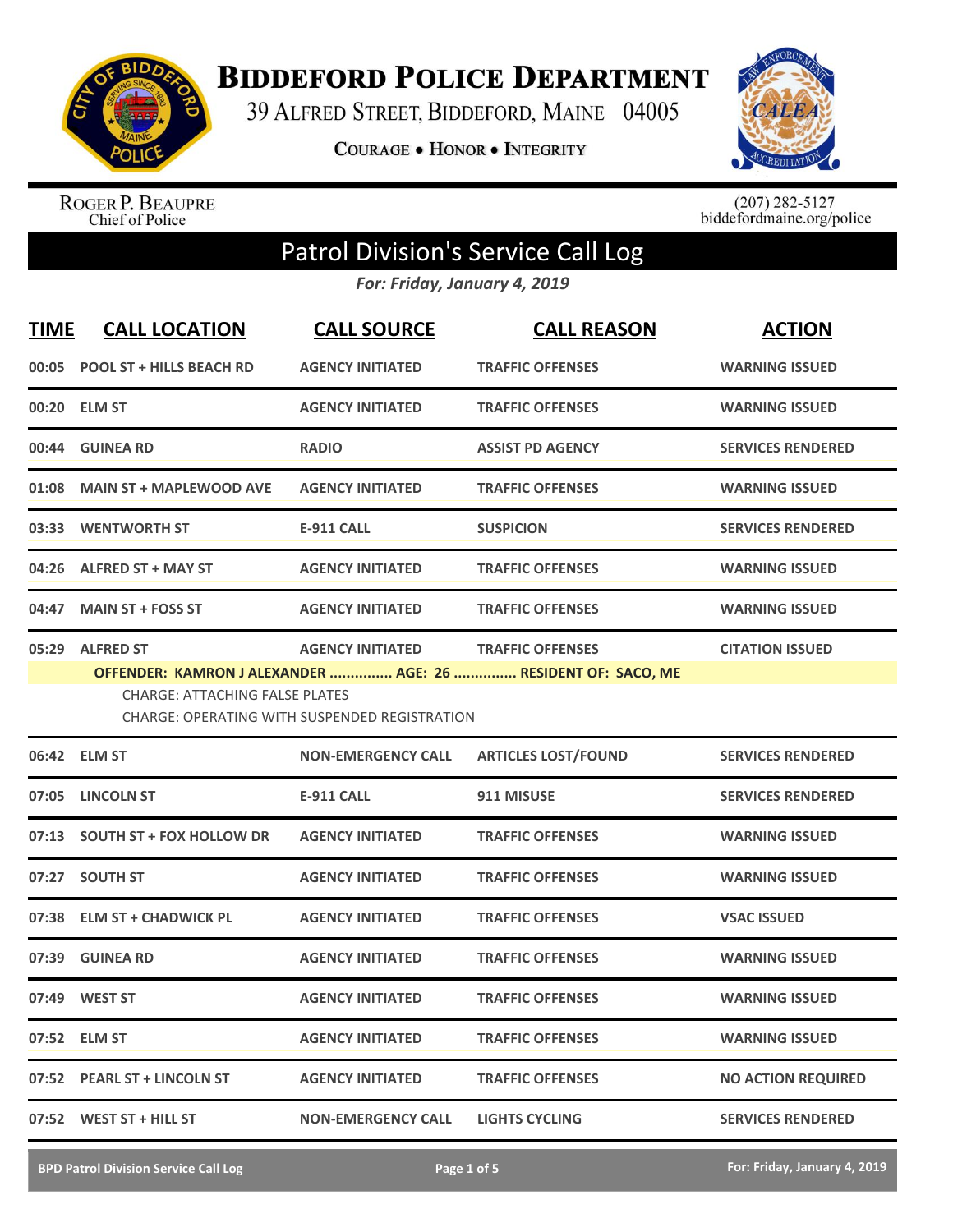| <b>TIME</b> | <b>CALL LOCATION</b>                                                        | <b>CALL SOURCE</b>                                                              | <b>CALL REASON</b>                        | <b>ACTION</b>                |
|-------------|-----------------------------------------------------------------------------|---------------------------------------------------------------------------------|-------------------------------------------|------------------------------|
|             | 07:59 FOSS ST                                                               | <b>AGENCY INITIATED</b>                                                         | <b>PAPERWORK</b>                          | <b>PAPERWORK SERVED</b>      |
|             | 08:05 POOL ST                                                               | <b>AGENCY INITIATED</b>                                                         | <b>TRAFFIC OFFENSES</b>                   | <b>VSAC ISSUED</b>           |
|             | 08:08 ALFRED ST                                                             | <b>AGENCY INITIATED</b>                                                         | <b>DRUG BOX</b>                           | <b>NO ACTION REQUIRED</b>    |
|             | 08:14 ELM ST + PEARL ST                                                     | <b>AGENCY INITIATED</b>                                                         | <b>TRAFFIC OFFENSES</b>                   | <b>WARNING ISSUED</b>        |
|             | 08:16 SOUTH ST                                                              | <b>AGENCY INITIATED</b>                                                         | <b>TRAFFIC OFFENSES</b>                   | <b>VSAC ISSUED</b>           |
|             | 08:23 JEFFERSON ST                                                          | <b>AGENCY INITIATED</b>                                                         | <b>TRAFFIC OFFENSES</b>                   | <b>VSAC ISSUED</b>           |
| 08:25       | <b>GRAHAM ST</b>                                                            | <b>NON-EMERGENCY CALL</b>                                                       | ATTEMPTED/THREATENED SUICIDE REPORT TAKEN |                              |
| 08:27       | <b>ELM ST + CHADWICK PL</b>                                                 | <b>AGENCY INITIATED</b>                                                         | <b>TRAFFIC OFFENSES</b>                   | <b>WARNING ISSUED</b>        |
|             | 08:30 SOUTH ST + GLENVIEW DR                                                | <b>AGENCY INITIATED</b>                                                         | <b>TRAFFIC OFFENSES</b>                   | <b>VSAC ISSUED</b>           |
|             | 08:41 MAIN ST                                                               | <b>AGENCY INITIATED</b>                                                         | <b>TRAFFIC OFFENSES</b>                   | <b>VSAC ISSUED</b>           |
|             | 08:53 ALFRED ST                                                             | <b>AGENCY INITIATED</b>                                                         | <b>CAR SEAT DETAIL</b>                    | <b>SERVICES RENDERED</b>     |
|             | 09:29 ELM ST<br>OFFENDER: JUSTIN ALEN SWETT  AGE: 29  RESIDENT OF: SACO, ME | <b>AGENCY INITIATED</b><br><b>CHARGE: OPERATING WITH SUSPENDED REGISTRATION</b> | <b>TRAFFIC OFFENSES</b>                   | <b>CITATION ISSUED</b>       |
| 09:36       | <b>JEFFERSON ST + SOUTH ST</b>                                              | <b>AGENCY INITIATED</b>                                                         | <b>TRAFFIC HAZARD</b>                     | <b>SERVICES RENDERED</b>     |
|             | 09:38 POOL ST                                                               | <b>AGENCY INITIATED</b>                                                         | <b>TRAFFIC OFFENSES</b>                   | <b>WARNING ISSUED</b>        |
|             | 09:46 BRIDGE RD                                                             | <b>AGENCY INITIATED</b>                                                         | <b>TRAFFIC OFFENSES</b>                   | <b>WARNING ISSUED</b>        |
|             | 09:49 FERRY LN                                                              | <b>AGENCY INITIATED</b>                                                         | <b>ANIMAL COMPLAINT</b>                   | <b>SERVICES RENDERED</b>     |
|             | 09:59 PRECOURT ST                                                           | <b>AGENCY INITIATED</b>                                                         | <b>TRAFFIC OFFENSES</b>                   | <b>WARNING ISSUED</b>        |
|             | <b>10:05 FORTUNES ROCKS RD</b>                                              | <b>AGENCY INITIATED</b>                                                         | <b>TRAFFIC OFFENSES</b>                   | <b>WARNING ISSUED</b>        |
|             | 10:18 SOUTH ST                                                              | <b>NON-EMERGENCY CALL</b>                                                       | <b>PARKING COMPLAINT</b>                  | <b>PARKING TICKET ISSUED</b> |
|             | 10:20 POOL ST + ICE HOUSE RD                                                | <b>AGENCY INITIATED</b>                                                         | <b>TRAFFIC OFFENSES</b>                   | <b>WARNING ISSUED</b>        |
|             | 10:26 BIDDEFORD GATEWAY CTR                                                 | E-911 CALL                                                                      | 911 MISUSE                                | <b>NO ACTION REQUIRED</b>    |
|             | 10:29 SOUTH ST                                                              | <b>AGENCY INITIATED</b>                                                         | <b>TRAFFIC OFFENSES</b>                   | <b>WARNING ISSUED</b>        |
|             | 10:41 WEST ST                                                               | <b>AGENCY INITIATED</b>                                                         | <b>TRAFFIC OFFENSES</b>                   | <b>WARNING ISSUED</b>        |
|             | 10:48 WEST ST                                                               | <b>AGENCY INITIATED</b>                                                         | <b>TRAFFIC OFFENSES</b>                   | <b>WARNING ISSUED</b>        |
|             | 10:56 WEST ST                                                               | <b>AGENCY INITIATED</b>                                                         | <b>TRAFFIC OFFENSES</b>                   | <b>WARNING ISSUED</b>        |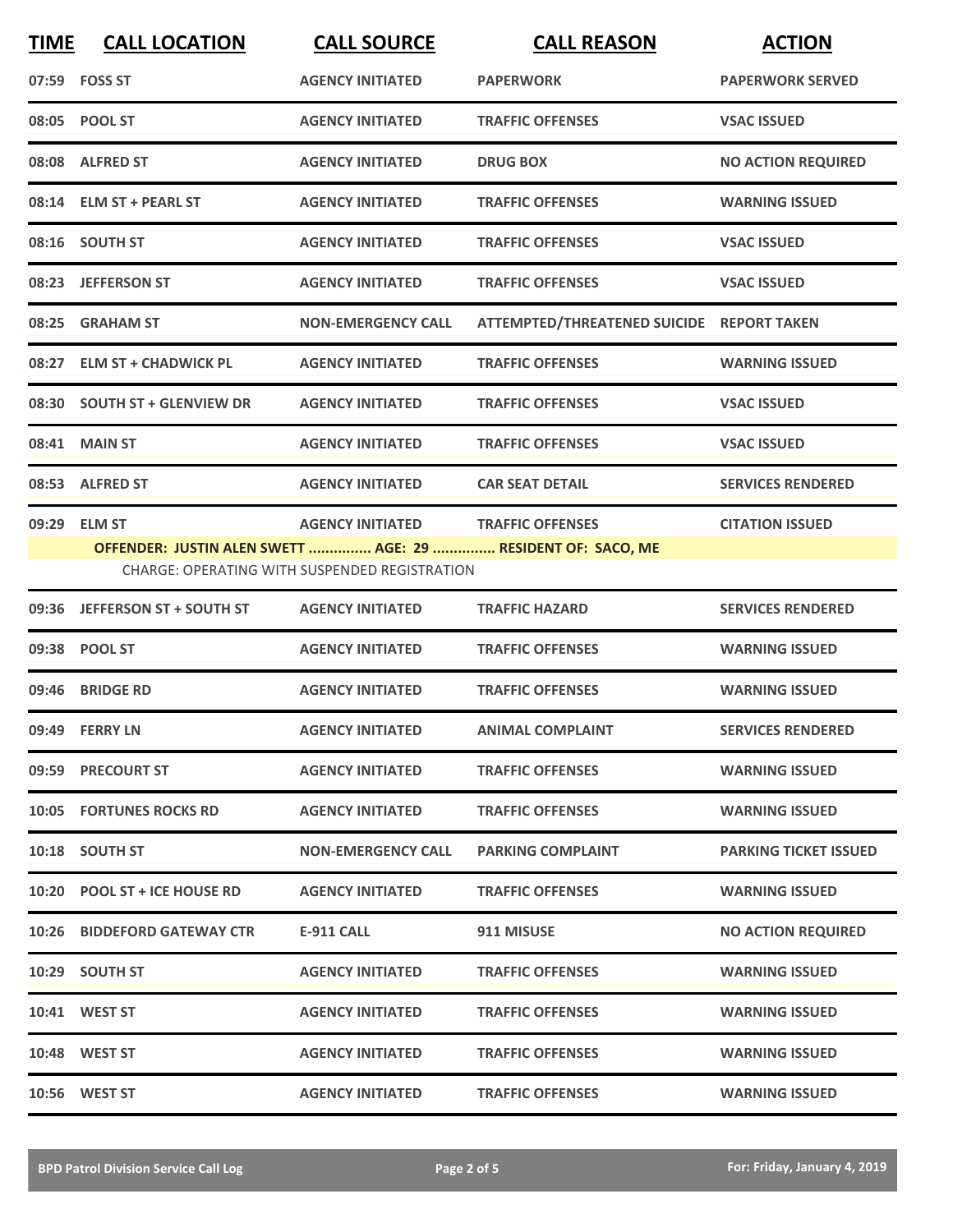| <b>TIME</b> | <b>CALL LOCATION</b>                                            | <b>CALL SOURCE</b>        | <b>CALL REASON</b>                                                                                | <b>ACTION</b>                |
|-------------|-----------------------------------------------------------------|---------------------------|---------------------------------------------------------------------------------------------------|------------------------------|
|             | 11:03 HILL ST                                                   | <b>WALK-IN AT STATION</b> | <b>PAPERWORK</b>                                                                                  | <b>SERVICES RENDERED</b>     |
|             | 11:05 WEST ST                                                   | <b>AGENCY INITIATED</b>   | <b>TRAFFIC OFFENSES</b>                                                                           | <b>VSAC ISSUED</b>           |
|             | 11:15 MAIN ST + EMERY ST                                        | <b>AGENCY INITIATED</b>   | <b>OPER AFTER SUSPENSION</b>                                                                      | <b>VSAC ISSUED</b>           |
|             | 11:25 SOUTH ST                                                  | <b>NON-EMERGENCY CALL</b> | <b>PARKING COMPLAINT</b>                                                                          | <b>PARKING TICKET ISSUED</b> |
|             | 11:50 NEWTOWN RD                                                | <b>AGENCY INITIATED</b>   | <b>TRAFFIC OFFENSES</b>                                                                           | <b>WARNING ISSUED</b>        |
|             | 12:01 WEST ST                                                   | <b>AGENCY INITIATED</b>   | <b>TRAFFIC OFFENSES</b>                                                                           | <b>VSAC ISSUED</b>           |
|             | 12:16 WEST ST                                                   | <b>AGENCY INITIATED</b>   | <b>TRAFFIC OFFENSES</b>                                                                           | <b>WARNING ISSUED</b>        |
|             | 12:30 POOL ST                                                   | <b>AGENCY INITIATED</b>   | <b>TRAFFIC OFFENSES</b>                                                                           | <b>VSAC ISSUED</b>           |
|             | 12:35 WEST ST + GRENIER AVE                                     | <b>NON-EMERGENCY CALL</b> | <b>DRIVING COMPLAINT</b>                                                                          | <b>SERVICES RENDERED</b>     |
|             | 12:47 POOL ST<br><b>CHARGE: OPERATE VEHICLE WITHOUT LICENSE</b> | <b>AGENCY INITIATED</b>   | <b>TRAFFIC OFFENSES</b><br>OFFENDER: XAVIER VINCENT BOISVERT  AGE: 22  RESIDENT OF: HAVERHILL, MA | <b>CITATION ISSUED</b>       |
|             | 12:59 WENTWORTH ST                                              | <b>NON-EMERGENCY CALL</b> | <b>CRIMINAL MISCHIEF</b>                                                                          | <b>UNFOUNDED</b>             |
|             | 13:04 HILL ST                                                   | <b>E-911 CALL</b>         | 911 MISUSE                                                                                        | <b>SERVICES RENDERED</b>     |
|             | 13:06 POOL ST                                                   | <b>AGENCY INITIATED</b>   | <b>TRAFFIC OFFENSES</b>                                                                           | <b>VSAC ISSUED</b>           |
|             | 13:48 ELM ST                                                    | <b>E-911 CALL</b>         | <b>SUSPICION</b>                                                                                  | <b>SERVICES RENDERED</b>     |
|             | 14:04 POOL ST                                                   | <b>AGENCY INITIATED</b>   | <b>TRAFFIC OFFENSES</b>                                                                           | <b>VSAC ISSUED</b>           |
|             | 14:13 POOL ST                                                   | <b>WALK-IN AT STATION</b> | <b>HARASSMENT</b>                                                                                 | <b>SERVICES RENDERED</b>     |
|             | 14:38 HILL ST + RAYMOND ST                                      | <b>NON-EMERGENCY CALL</b> | <b>POLICE INTEL</b>                                                                               | <b>SERVICES RENDERED</b>     |
|             | <b>14:51 MAIN ST</b>                                            | <b>NON-EMERGENCY CALL</b> | <b>DRUG</b>                                                                                       | <b>REPORT TAKEN</b>          |
|             | 15:00 TIGER WAY                                                 | E-911 CALL                | 911 MISUSE                                                                                        | <b>NO ACTION REQUIRED</b>    |
|             | 15:05 TWIN ISLAND DR                                            | <b>NON-EMERGENCY CALL</b> | <b>SUSPICION</b>                                                                                  | <b>SERVICES RENDERED</b>     |
|             | 15:16 ALFRED ST                                                 | <b>WALK-IN AT STATION</b> | <b>PAPERWORK</b>                                                                                  | <b>PAPERWORK SERVED</b>      |
|             | 15:38 ALFRED ST                                                 | <b>AGENCY INITIATED</b>   | <b>VIOL OF BAIL CONDITIONS</b>                                                                    | <b>REPORT TAKEN</b>          |
|             | 15:42 GRENIER AVE                                               | <b>AGENCY INITIATED</b>   | <b>TRAFFIC OFFENSES</b>                                                                           | <b>WARNING ISSUED</b>        |
|             | 15:52 ALFRED ST                                                 | <b>WALK-IN AT STATION</b> | <b>COURT ORDERED CHECK IN</b>                                                                     | <b>SERVICES RENDERED</b>     |
|             | 16:12 ALFRED ST                                                 | <b>WALK-IN AT STATION</b> | <b>COURT ORDERED CHECK IN</b>                                                                     | <b>SERVICES RENDERED</b>     |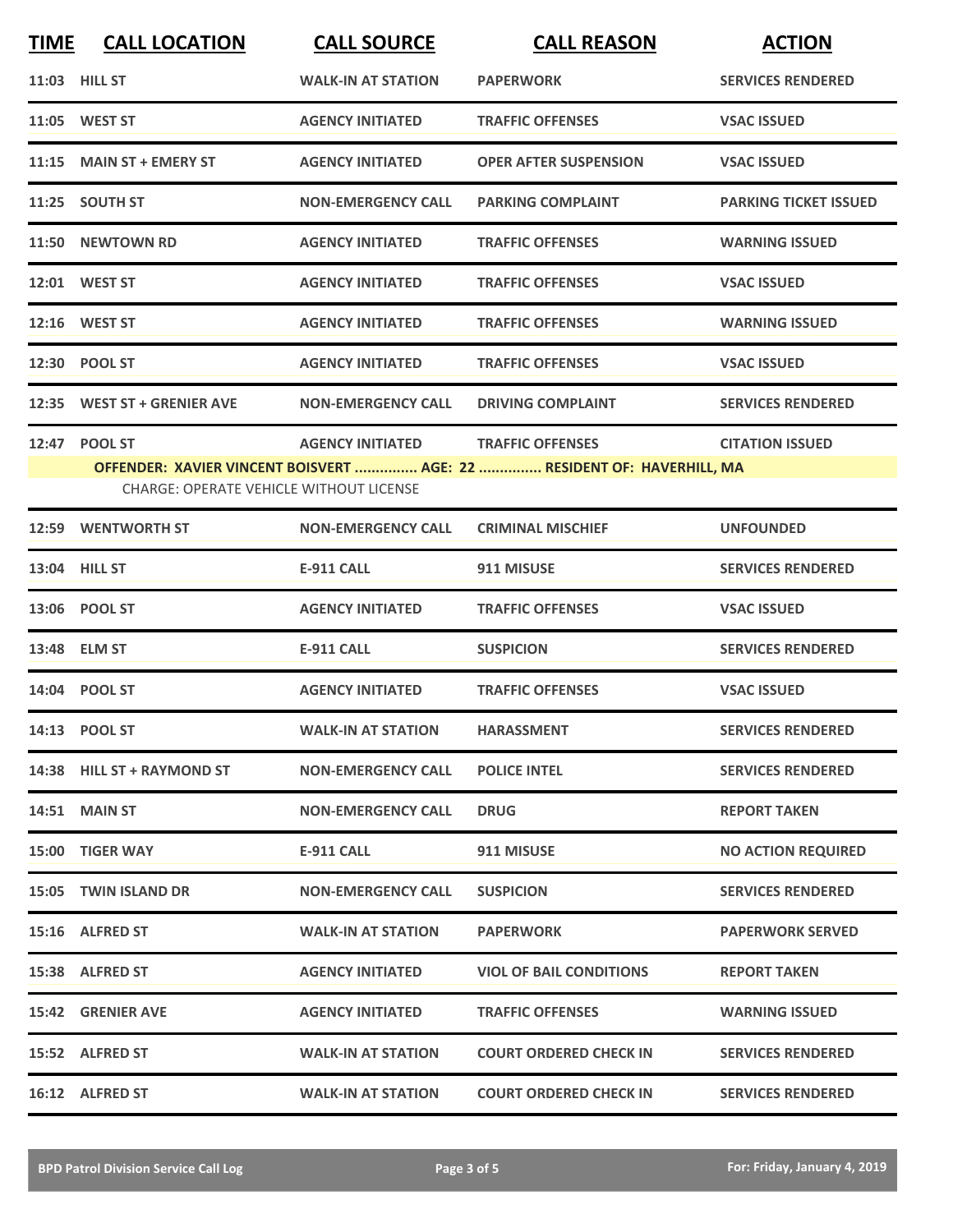| <b>TIME</b> | <b>CALL LOCATION</b>          | <b>CALL SOURCE</b>        | <b>CALL REASON</b>                                                                             | <b>ACTION</b>                |
|-------------|-------------------------------|---------------------------|------------------------------------------------------------------------------------------------|------------------------------|
|             | 16:15 SOUTH ST + ADAMS ST     | <b>AGENCY INITIATED</b>   | <b>TRAFFIC OFFENSES</b>                                                                        | <b>WARNING ISSUED</b>        |
|             | 16:24 SOUTH ST                | <b>NON-EMERGENCY CALL</b> | ATTEMPTED/THREATENED SUICIDE SERVICES RENDERED                                                 |                              |
|             | 16:32 ALFRED ST               | <b>WALK-IN AT STATION</b> | <b>ALL OTHER</b>                                                                               | <b>SERVICES RENDERED</b>     |
|             | 16:42 ALFRED ST               | <b>AGENCY INITIATED</b>   | <b>PRO-ACTIVE DV RESPONSE TEAM</b>                                                             | <b>NO VIOLATION</b>          |
|             | 16:51 ALFRED ST               | <b>WALK-IN AT STATION</b> | <b>THEFT</b>                                                                                   | <b>REPORT TAKEN</b>          |
|             | 17:03 WEST ST                 | <b>AGENCY INITIATED</b>   | <b>TRAFFIC DETAIL</b>                                                                          | <b>SERVICES RENDERED</b>     |
|             | 17:10 WEST ST                 | <b>AGENCY INITIATED</b>   | <b>TRAFFIC OFFENSES</b>                                                                        | <b>WARNING ISSUED</b>        |
|             | 17:11 WASHINGTON ST           | <b>NON-EMERGENCY CALL</b> | <b>CHECK WELFARE</b>                                                                           | <b>SERVICES RENDERED</b>     |
|             | 17:14 ELM ST + COLE RD        | <b>AGENCY INITIATED</b>   | <b>TRAFFIC OFFENSES</b>                                                                        | <b>WARNING ISSUED</b>        |
|             | 17:38 WEST ST                 | <b>AGENCY INITIATED</b>   | <b>TRAFFIC OFFENSES</b>                                                                        | <b>WARNING ISSUED</b>        |
|             | 17:42 SOUTH ST + VILLAGE LN   | <b>AGENCY INITIATED</b>   | <b>TRAFFIC OFFENSES</b>                                                                        | <b>WARNING ISSUED</b>        |
|             | 17:54 MOUNTAIN RD             | <b>NON-EMERGENCY CALL</b> | <b>ASSIST PD AGENCY</b>                                                                        | <b>NEGATIVE CONTACT</b>      |
|             | 17:59 ALFRED ST               | <b>OTHER</b>              | <b>FIRE ANNOUNCEMENT</b>                                                                       | <b>SERVICES RENDERED</b>     |
| 18:13       | <b>CRESCENT ST</b>            | <b>WALK-IN AT STATION</b> | <b>CRIM THREAT</b>                                                                             | <b>CITATION ISSUED</b>       |
|             | <b>CHARGE: TERRORIZING</b>    |                           | OFFENDER: BRUCE ALBERT SCOTT  AGE: 39  RESIDENT OF: BIDDEFORD, ME                              |                              |
|             | 18:34 BOULDER WAY             | <b>NON-EMERGENCY CALL</b> | <b>SUSPICION</b>                                                                               | <b>SERVICES RENDERED</b>     |
|             | 18:42 ALFRED ST               | <b>AGENCY INITIATED</b>   | <b>TRAFFIC OFFENSES</b>                                                                        | <b>VSAC ISSUED</b>           |
|             | 18:45 MEDICAL CENTER DR       | <b>E-911 CALL</b>         | 911 MISUSE                                                                                     | <b>NO ACTION REQUIRED</b>    |
|             | 18:48 GREENFIELD LN           | <b>NON-EMERGENCY CALL</b> | <b>ASSIST PD AGENCY</b>                                                                        | <b>NEGATIVE CONTACT</b>      |
|             | 20:04 MAIN ST + BRADBURY ST   | <b>AGENCY INITIATED</b>   | <b>TRAFFIC OFFENSES</b>                                                                        | <b>WARNING ISSUED</b>        |
|             | 20:22 ELM ST                  | <b>AGENCY INITIATED</b>   | <b>WARRANT ARREST</b><br>OFFENDER: MASON ALEXANDER MURRAY  AGE: 24  RESIDENT OF: BIDDEFORD, ME | <b>ARREST(S) MADE</b>        |
|             | <b>CHARGE: WARRANT ARREST</b> |                           |                                                                                                |                              |
|             | 21:22 POOL ST + PARENT AVE    | <b>AGENCY INITIATED</b>   | <b>TRAFFIC OFFENSES</b>                                                                        | <b>WARNING ISSUED</b>        |
|             | 22:01 ALFRED ST + LAMBERT ST  | <b>AGENCY INITIATED</b>   | <b>TRAFFIC OFFENSES</b>                                                                        | <b>WARNING ISSUED</b>        |
|             | 22:16 WESTFIELD ST            | <b>NON-EMERGENCY CALL</b> | <b>VIOL OF BAIL CONDITIONS</b>                                                                 | <b>REFERRED OTHER AGENCY</b> |
| 22:17       | <b>GRAHAM ST + ALFRED ST</b>  | <b>AGENCY INITIATED</b>   | <b>TRAFFIC OFFENSES</b>                                                                        | <b>WARNING ISSUED</b>        |